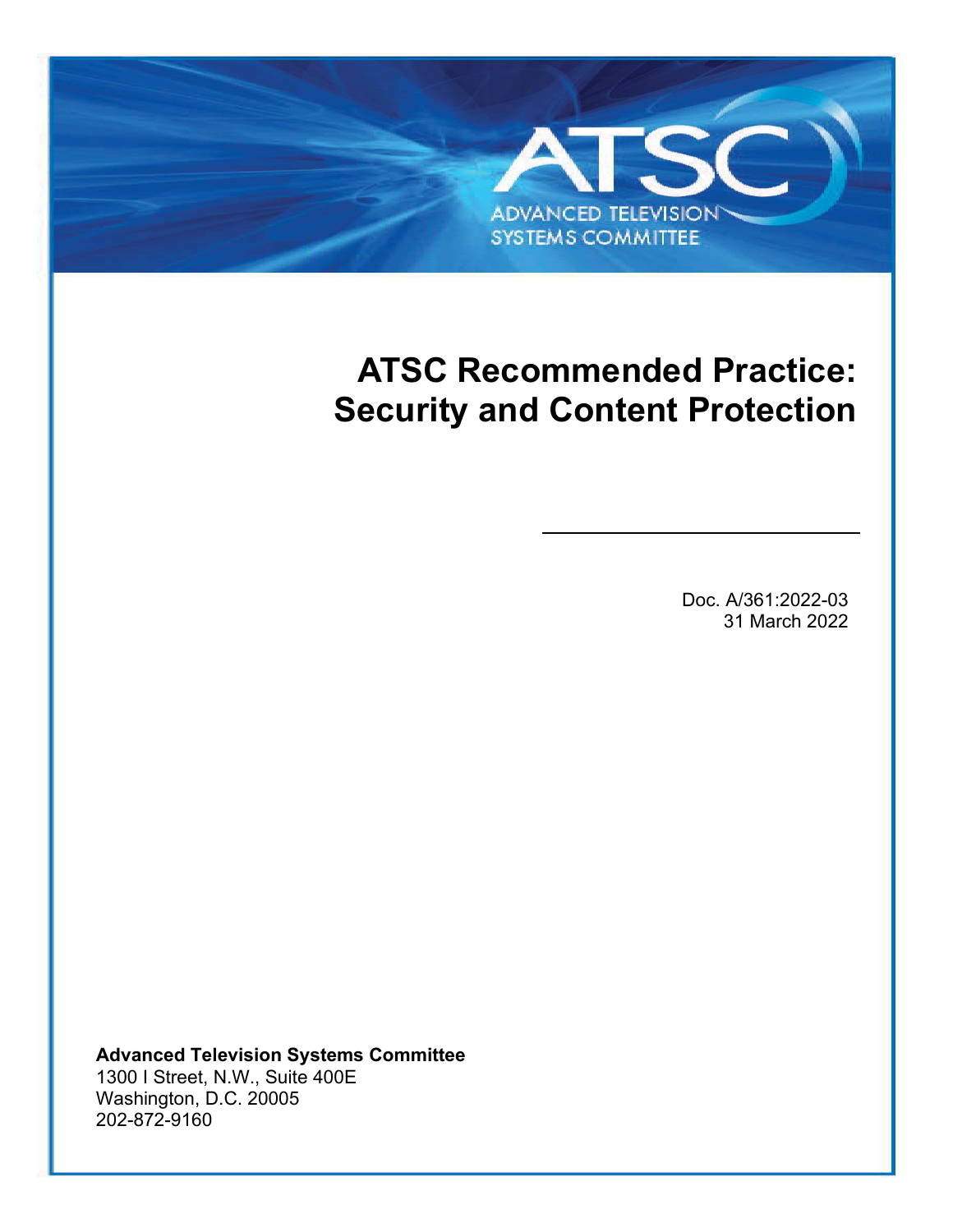The Advanced Television Systems Committee, Inc. is an international, non-profit organization developing voluntary standards and recommended practices for broadcast television and multimedia data distribution. ATSC member organizations represent the broadcast, professional equipment, motion picture, consumer electronics, computer, cable, satellite, and semiconductor industries. ATSC also develops implementation strategies and supports educational activities on ATSC standards. ATSC was formed in 1983 by the member organizations of the Joint Committee on Inter-society Coordination (JCIC): the Consumer Technology Association (CTA), the Institute of Electrical and Electronics Engineers (IEEE), the National Association of Broadcasters (NAB), the Internet & Television Association (NCTA), and the Society of Motion Picture and Television Engineers (SMPTE). For more information visit [www.atsc.org.](http://www.atsc.org/)

*Note*: The user's attention is called to the possibility that compliance with this document may require use of an invention covered by patent rights. By publication of this document, no position is taken with respect to the validity of this claim or of any patent rights in connection therewith. One or more patent holders have, however, filed a statement regarding the terms on which such patent holder(s) may be willing to grant a license under these rights to individuals or entities desiring to obtain such a license. Details may be obtained from the ATSC Secretary and the patent holder.

Implementers with feedback, comments, or potential bug reports relating to this document may contact ATSC at [https://www.atsc.org/feedback/.](https://www.atsc.org/feedback/)

# **Revision History**

| Version                                                        | <b>Date</b>      |
|----------------------------------------------------------------|------------------|
| A/351:2019 Recommended Practice approved                       | 10 December 2019 |
| A/351:2022-03 published (references to ATSC documents updated) | 31 March 2022    |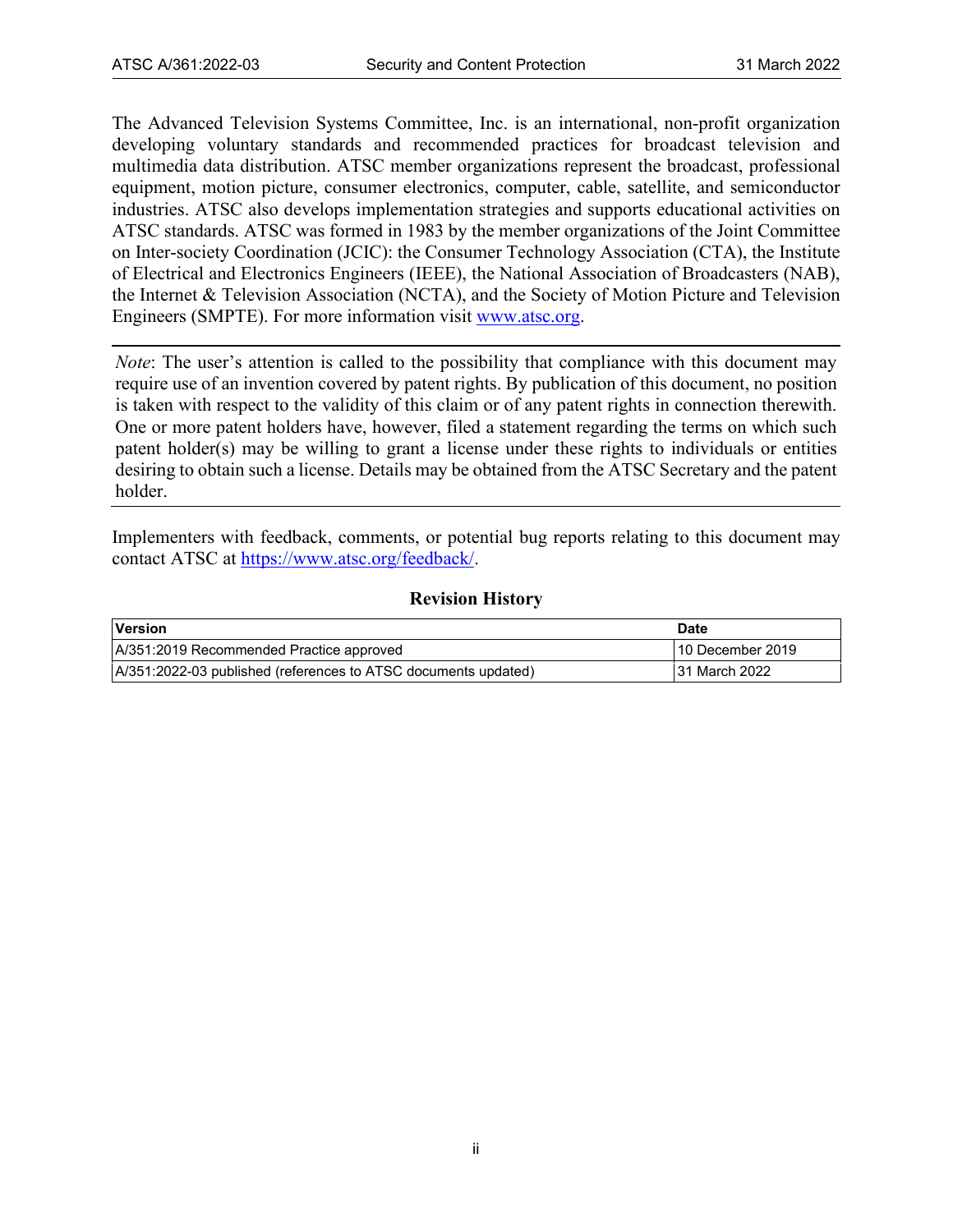# **Table of Contents**

| 1. |       |                                                          |     |  |
|----|-------|----------------------------------------------------------|-----|--|
|    | 1.1   | Organization                                             |     |  |
| 2. |       |                                                          |     |  |
|    | 2.1   | <b>Informative References</b>                            | 4   |  |
| 3. |       |                                                          |     |  |
|    | 3.1   | <b>Compliance Notation</b>                               | 4   |  |
|    | 3.2   | <b>Treatment of Syntactic Elements</b>                   | 5   |  |
|    | 3.2.1 | <b>Reserved Elements</b>                                 | 5   |  |
|    | 3.3   | <b>Acronyms and Abbreviations</b>                        | 5   |  |
|    | 3.4   | <b>Terms</b>                                             | 5   |  |
| 4. |       |                                                          | .5  |  |
|    | 4.1   | <b>Key Size Selection</b>                                | 5   |  |
|    | 4.2   | <b>Choice of Cryptographic Algorithms for Signatures</b> | 6   |  |
|    | 4.3   | <b>Transport Layer Security (TLS)</b>                    | 7   |  |
| 5. |       |                                                          |     |  |
|    | 5.1   | <b>Redundant Systems</b>                                 | 8   |  |
|    | 5.2   | <b>Key Replacement and Spares</b>                        | 8   |  |
| 6. |       |                                                          | 8   |  |
|    | 6.1   | <b>Trusted Certificates</b>                              | 8   |  |
|    | 6.2   | <b>Subsidiary Certificate Installation</b>               | 8   |  |
|    | 6.3   | <b>OCSP Responder Identities</b>                         | 8   |  |
|    | 6.4   | <b>Certificate Content</b>                               | 9   |  |
|    | 6.5   | <b>Certificate Revocation</b>                            | 9   |  |
|    | 6.6   | <b>Certificate Expiration and Renewal</b>                | 9   |  |
| 7. |       |                                                          | . 9 |  |
|    | 7.1   | <b>Managing the Certification Data Table</b>             | 9   |  |
|    | 7.2   | <b>Application Signing</b>                               | 10  |  |
|    | 7.3   | <b>OCSP Request Consolidation</b>                        | 10  |  |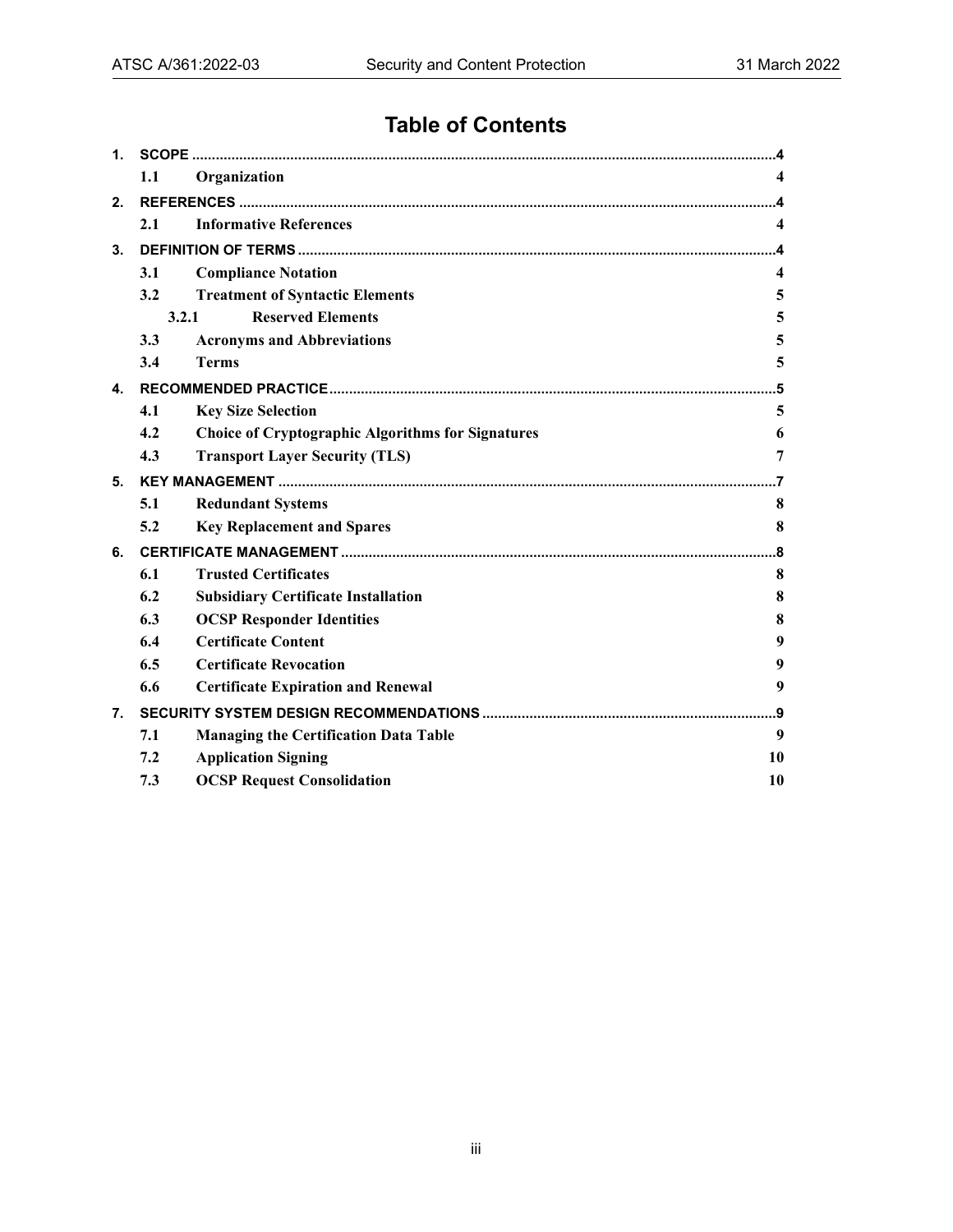# **ATSC Recommended Practice: Security and Content Protection**

# <span id="page-3-0"></span>**1. SCOPE**

This Recommended Practice describes recommended operational modes and parameters for implementation of the security features (excluding DRM) described in ATSC A/360:2019 [\[1\].](#page-3-6)

# <span id="page-3-1"></span>1.1 Organization

This document is organized as follows:

- Section [1](#page-3-0)  Outlines the scope of this document and provides a general introduction.
- Section [2](#page-3-2)  Lists references and applicable documents.
- Section [3](#page-3-4)  Provides a definition of terms, acronyms, and abbreviations for this document.
- Section [4](#page-4-4)  Recommended Practice
- Section  $5 \text{Key management}$
- Section [6](#page-7-2)  Certificate management
- Section [7](#page-8-3)  Security System Design Recommendations

# <span id="page-3-2"></span>**2. REFERENCES**

All referenced documents are subject to revision. Users of this Recommended Practice are cautioned that newer editions might or might not be compatible.

#### <span id="page-3-3"></span>2.1 Informative References

The following documents contain information that may be helpful in applying this Standard.

- <span id="page-3-6"></span>[1] ATSC: "ATSC 3.0 Security and Service Protection," Doc. A/360:2022-03, Advanced Television System Committee, Washington, DC, 31 March 2022.
- [2] IEEE: "Use of the International Systems of Units (SI): The Modern Metric System," Doc. SI 10, Institute of Electrical and Electronics Engineers, New York, NY.
- <span id="page-3-7"></span>[3] National Institute of Standards and Technology, U.S. Department of Commerce: "Recommendations for Key Management, Part 1: General," NIST Special Pub. 800-57 Part 1, Rev. 4, January 2016.

<http://dx.doi.org/10.6028/NIST.SP.800-57pt1r4>

# <span id="page-3-4"></span>**3. DEFINITION OF TERMS**

With respect to definition of terms, abbreviations, and units, the practice of the Institute of Electrical and Electronics Engineers (IEEE) as outlined in the Institute's published standards [2] should be used. Where an abbreviation is not covered by IEEE practice or industry practice differs from IEEE practice, the abbreviation in question will be described in Sectio[n 3.3](#page-4-2) of this document.

<span id="page-3-5"></span>3.1 Compliance Notation

This section defines compliance terms for use by this document:

- **should** This word indicates that a certain course of action is preferred but not necessarily required.
- **should not** This phrase means a certain possibility or course of action is undesirable but not prohibited.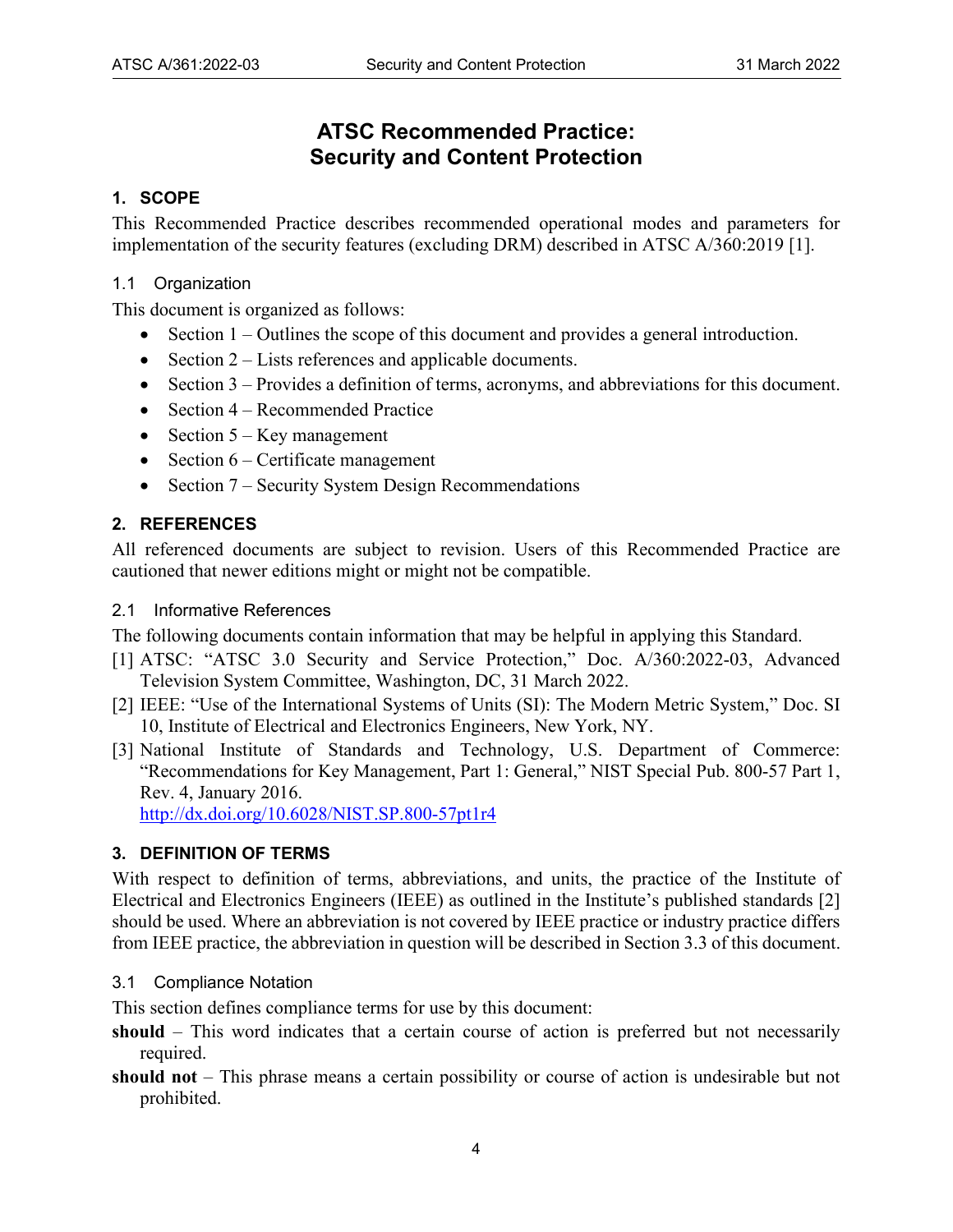# <span id="page-4-0"></span>3.2 Treatment of Syntactic Elements

This document contains symbolic references to syntactic elements used in the audio, video, and transport coding subsystems. These references are typographically distinguished by the use of a different font (e.g., restricted), may contain the underscore character (e.g., sequence end code) and may consist of character strings that are not English words (e.g., dynrng).

# <span id="page-4-1"></span>3.2.1 Reserved Elements

One or more reserved bits, symbols, fields, or ranges of values (i.e., elements) may be present in this document. These are used primarily to enable adding new values to a syntactical structure without altering its syntax or causing a problem with backwards compatibility, but they also can be used for other reasons.

The ATSC default value for reserved bits is '1'. There is no default value for other reserved elements. Use of reserved elements except as defined in ATSC Standards or by an industry standards-setting body is not permitted. See individual element semantics for mandatory settings and any additional use constraints. As currently-reserved elements may be assigned values and meanings in future versions of this Standard, receiving devices built to this version are expected to ignore all values appearing in currently-reserved elements to avoid possible future failure to function as intended.

<span id="page-4-2"></span>3.3 Acronyms and Abbreviations

The following acronyms and abbreviations are used within this document.

- **AES** Advanced Encryption Standard
- **ATSC** Advanced Television Systems Committee
- **CSR** Certificate Signing Request
- **DRM** Digital Rights Management
- **ECC** Elliptic Curve Cryptography
- MAC Media Access Control
- **NIST** National Institute of Standards and Technology
- **OSCP** Online Certificate Status Protocol
- **PKCS** Public Key Cryptography Standards
- **RSA** A public-private key encryption algorithm
- **SHA** Secure Hash Algorithm
- **SP** Scattered Pilot
- **TLS** Transport Layer Security

# <span id="page-4-3"></span>3.4 Terms

The following terms are used within this document.

**reserved** – Set aside for future use by a Standard.

# <span id="page-4-4"></span>**4. RECOMMENDED PRACTICE**

This document provides a set of recommended practices for implementors of ATSC A/360 [\[1\].](#page-3-6)

# <span id="page-4-5"></span>4.1 Key Size Selection

NIST Recommendation SP 800-57 [\[3\]](#page-3-7) provides useful information relating to the comparative cryptographic strength of symmetric and asymmetric key sizes. The choice of algorithms and key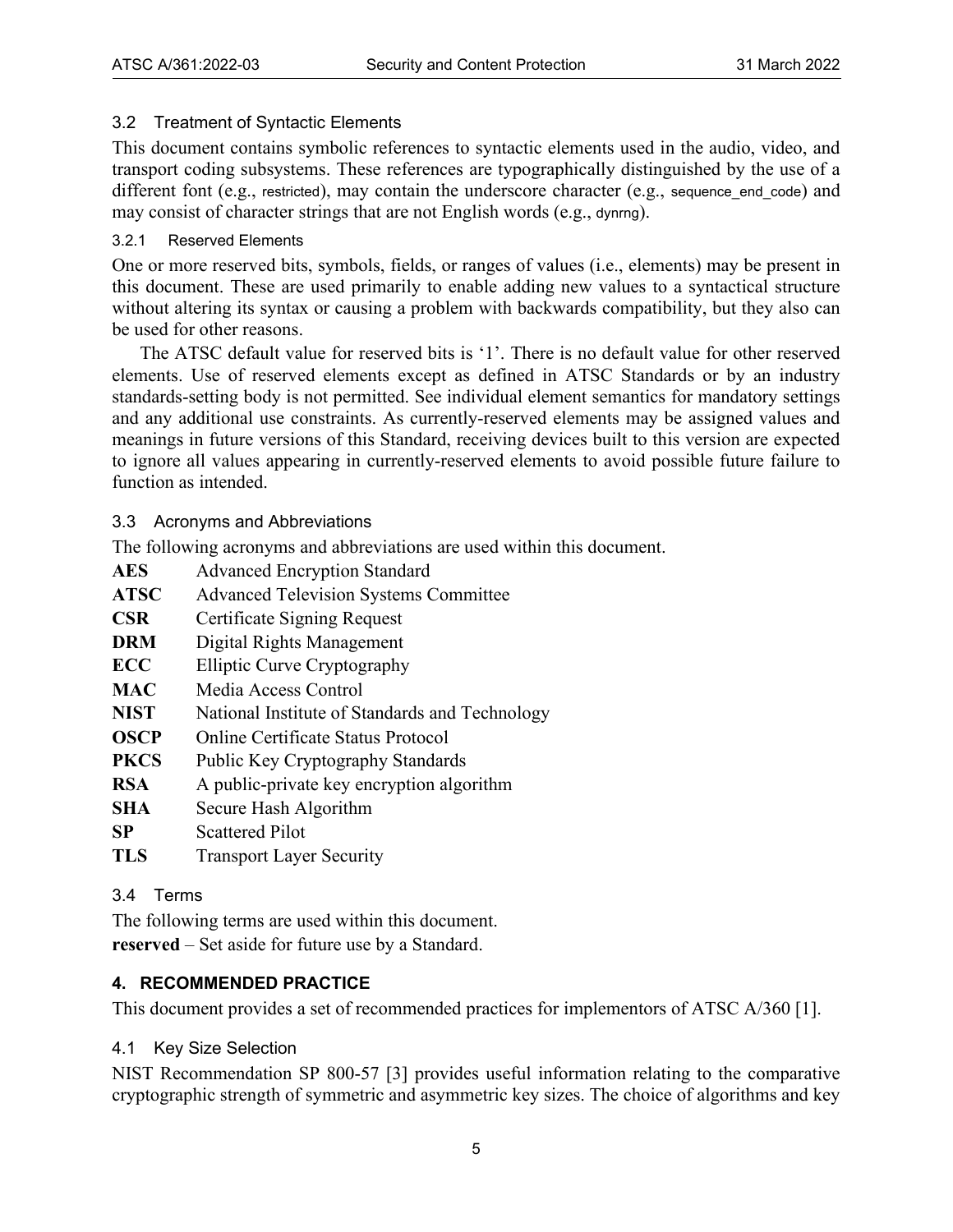sizes should be aligned to a security strength of at least 128 as described in SP 800-57, Section 5.6. Keys with a security strength of 128 are considered acceptable when applying cryptographic protection and when processing cryptographically protected data through 2031 and beyond. When choosing algorithms and key sizes, the most up-to-date version of SP 800-57 should be consulted.

A security strength of 128 is equivalent to the following key sizes specified in A/360:

| AES Symmetric Key       | $128$ bit                                                                                  |
|-------------------------|--------------------------------------------------------------------------------------------|
| RSA Asymmetric Key      | 3072 bit modulus                                                                           |
| <b>ECC</b> Curve        | $\secp256r1$                                                                               |
| Message Digest and Hash | 256 bit SHA-2                                                                              |
| Hashed MAC              | 160 bit SHA-1                                                                              |
|                         | A security strength of 192 is equivalent to the following key sizes specified in $A/360$ : |
| AES Symmetric Key       | $192 \text{ bit}$                                                                          |
| RSA Asymmetric Key      | 7680 bit modulus                                                                           |
| <b>ECC</b> Curve        | $\secp384r1$                                                                               |
| Message Digest and Hash | 384 bit SHA-2                                                                              |
| Hashed MAC              | 256 bit SHA-2                                                                              |
|                         | A security strength of 256 is equivalent to the following key sizes specified in $A/360$ : |
| AES Symmetric Key       | 256 bit                                                                                    |
| RSA Asymmetric Key      | 15360 bit modulus                                                                          |

| RSA Asymmetric Key      | 15360 bit modulus      |
|-------------------------|------------------------|
| <b>ECC</b> Curve        | $\sec p 521r1$         |
| Message Digest and Hash | 512 bit SHA-2 or SHA-3 |
| Hashed MAC              | 256 bit SHA-2          |

Note: NIST SP 800-57 Part 1 Revision 4 disallows the use of RSA Key sizes of 1024 bit modulus and does not consider a RSA Key size of 2048 bit modulus to be suitable or applying cryptographic protection beyond 2030.

# <span id="page-5-0"></span>4.2 Choice of Cryptographic Algorithms for Signatures

The choice of cryptographic algorithms used in asymmetric keys can have a significant effect on both the time taken to sign or encrypt data and the size of the signature block. Currently keys that conform to RSA-3072 or to the secp256r1 curve parameters are considered to be sufficiently secure to be used in an ATSC 3.0 broadcast environment.

The recommendation for the choice of the signature algorithm and message digest algorithm for use with a cryptographic key is, in order of preference, as follows:

- 1) rsa-pkcs1, SHA-256
- 2) ecdsa, secp256r1, SHA-256
- 3) ecdsa, secp384r1, SHA-384
- 4) ecdsa, secp521r1, SHA-512

Note: RSA Key sizes are larger than ecdsa keys (but the described ecdsa methods are more secure and more computationally-intensive than RSA with shorter key sizes).

As of the date of this Recommended Practice, NIST [\[3\]](#page-3-7) has determined that rsa-pkcs1 (with RSA-3072 key size), SHA-256 is sufficiently secure for digital signatures until beyond 2031. Additionally, implementors of the ATSC 3.0 system should be aware that RSA-4096 calculations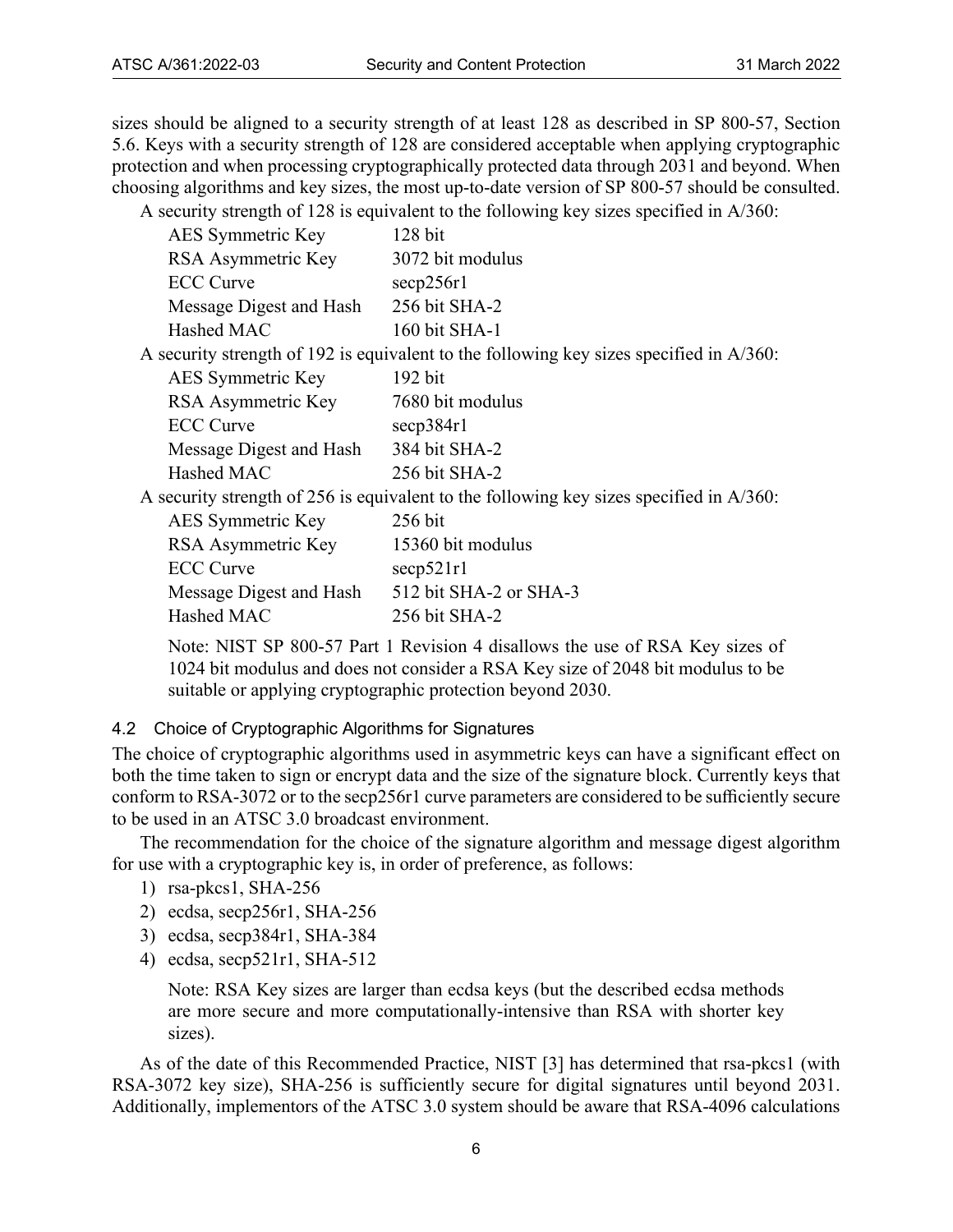are approximately as secure and computationally intensive as secp256r1, but that secp256r1 key sizes are smaller (4096 vs. 256 bits). Therefore, broadcasters should use rsa-pkcs1 (with RSA-3072 key size), SHA-256 for signing signaling and applications.

The certificate authority used by the broadcaster should advise broadcasters in the case that a change to a different set of signature and message digest algorithms is considered advisable.

# <span id="page-6-0"></span>4.3 Transport Layer Security (TLS)

Broadcaster servers that respond to TLS Client interaction channel requests should establish a connection under the TLS 1.3 protocol using one of the TLS 1.3 Cipher Suite combinations defined in A/360. In the case that the broadcaster server does not support TLS 1.3 and requests the TLS Client to downgrade to TLS 1.2 the server will use one of the TLS 1.2 Cipher Suites defined in A/360 [\[1\],](#page-3-6) because only TLS 1.2 and TLS 1.3 are allowed.

When making these TLS connections, the server should choose to negotiate the connection using the first Cipher Suite that the Client supports from the corresponding list below for the TLS protocol version being negotiated, and should choose the first combination appropriate.

For TLS 1.3 the order of preference is:

- 1) TLS\_AES\_128\_GCM\_SHA256 with secp256r1 and ecdsa\_secp256r1\_sha256
- 2) TLS AES 128 GCM SHA384 with secp384r1 and ecdsa\_secp384r1\_sha384
- 3) TLS AES 128 GCM SHA384 with secp521r1 and ecdsa\_secp521r1\_sha512

For TLS 1.2 the order of preference is:

- 1) TLS\_ECDHE\_ECDSA\_WITH\_AES\_128\_GCM\_SHA256
- 2) TLS\_ECDHE\_ECDSA\_WITH\_AES\_256\_GCM\_SHA384
- 3) TLS\_ECDHE\_RSA\_WITH\_AES\_128\_GCM\_SHA256
- 4) TLS ECDHE RSA WITH AES 256 GCM SHA384

# <span id="page-6-1"></span>**5. KEY MANAGEMENT**

The use of good key management practices is critical for the security of the broadcaster's service and the following recommendations are provided to limit the opportunities for key compromise.

- 1) Where keys need to be accessed on a regular basis, for example in signing signaling tables, keys should be generated within the confines of a hardware-based security module, and all cryptographic calculations using the key should occur within the confines of that security module.
- 2) Keys should not be stored on either a fixed or removable media device, even where that file has been encrypted, unless the media device itself is safely stored in a secure location (like a safe) that requires multi-person access.
- <span id="page-6-2"></span>3) Keys should be protected using a key wrapping system that uses M-of-N encryption tokens to access the key when keys are stored on a fixed or removable media device. The M-of-N tokens should use a minimum M value of 2 and a minimum N value of 3.
- 4) An encrypted version of the key, as per [\(3\) a](#page-6-2)bove, should be stored in a secure location that requires multi-person access. This escrowed version of the key can be used to install a key onto another hardware token for use in a redundant pair (see below).
- 5) All key storage devices (including hardware security modules) and computer systems used to create application and signaling signing messages defined in A/360 which are not in regular use should be safely stored in a secure location that requires multi-person access (like a safe).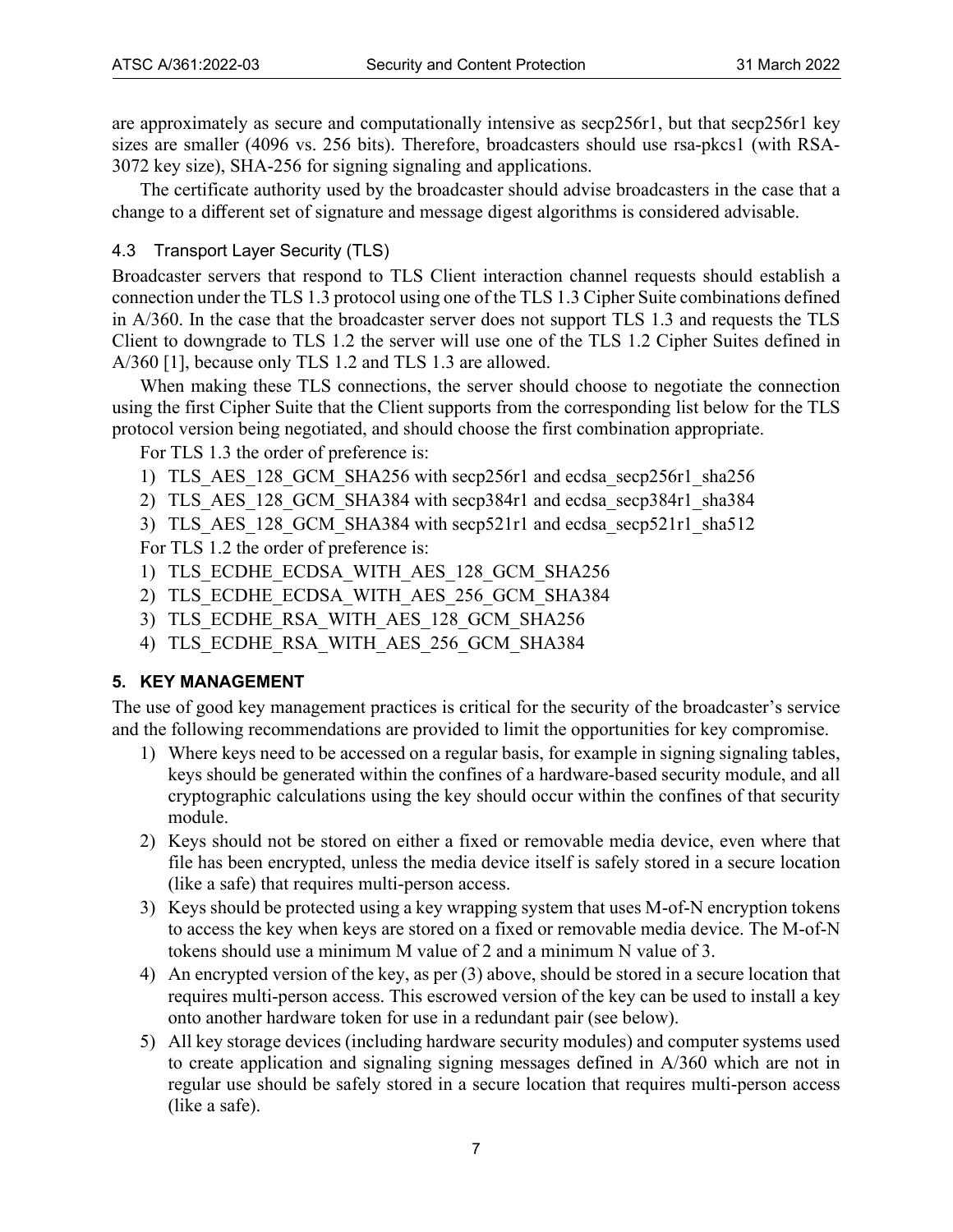6) Passwords used to manage hardware security devices such as M-of-N encryption tokens should be randomly generated and securely stored in tamper-evident envelopes. These passwords are expected to be used irregularly and changes in broadcaster personnel may result in a different person performing a particular role in place of the person who originally created the password.

#### <span id="page-7-0"></span>5.1 Redundant Systems

Where two or more systems are used to provide failover redundancy and each of these systems needs to have access to the same application or signaling signing key, the key should be created on one hardware-based security module and then escrowed (as described above). Copies of the escrowed key can be made to other hardware-based security modules to enable access to the same key from multiple systems.

Note that some hardware security modules may not provide a system that allows a key to be extracted even under the control of M-of-N encryption tokens, such devices will not be suitable for use in an environment that needs to implement failover redundancy.

#### <span id="page-7-1"></span>5.2 Key Replacement and Spares

The broadcaster should maintain sufficient spare hardware security modules to ensure compatibility with the currently installed systems whenever a new key is generated for use in A/360 security signaling and application signing. All spare devices should be initialized and verified as working replacements at the time of purchase.

Where a storage device contains key materials that are no longer used by the broadcaster, these key materials should be securely destroyed in accordance with the device manufacturer's procedures. Once the destruction of legacy keys has been verified, the broadcaster can reuse the device to generate and store future keys.

#### <span id="page-7-2"></span>**6. CERTIFICATE MANAGEMENT**

#### <span id="page-7-3"></span>6.1 Trusted Certificates

Where a broadcaster receives a trusted certificate (for example, a Root Certificate) from a third party, the broadcaster should independently verify the authenticity of that certificate with the issuer. The check may involve calculating a message digest (hash or fingerprint) of the certificate contents and verifying this with a designated representative of the certificate issuer, preferably using a verification mechanism that does not involve electronic mail or internet message exchange.

Trusted certificates should only be installed into broadcaster systems once their validity has been independently established.

#### <span id="page-7-4"></span>6.2 Subsidiary Certificate Installation

The trust path for any certificate that a broadcaster installs into its equipment should be verified to a previously installed trusted certificate. Where the certificate is authenticating a key that is owned by the broadcaster, the broadcaster should also verify that the public key authenticated by the certificate matches the key that it owns.

# <span id="page-7-5"></span>6.3 OCSP Responder Identities

The OCSP Responder identity for each of the ATSC issued certificates is contained in the Authority Information Access extension for that certificate. The identities used are likely to be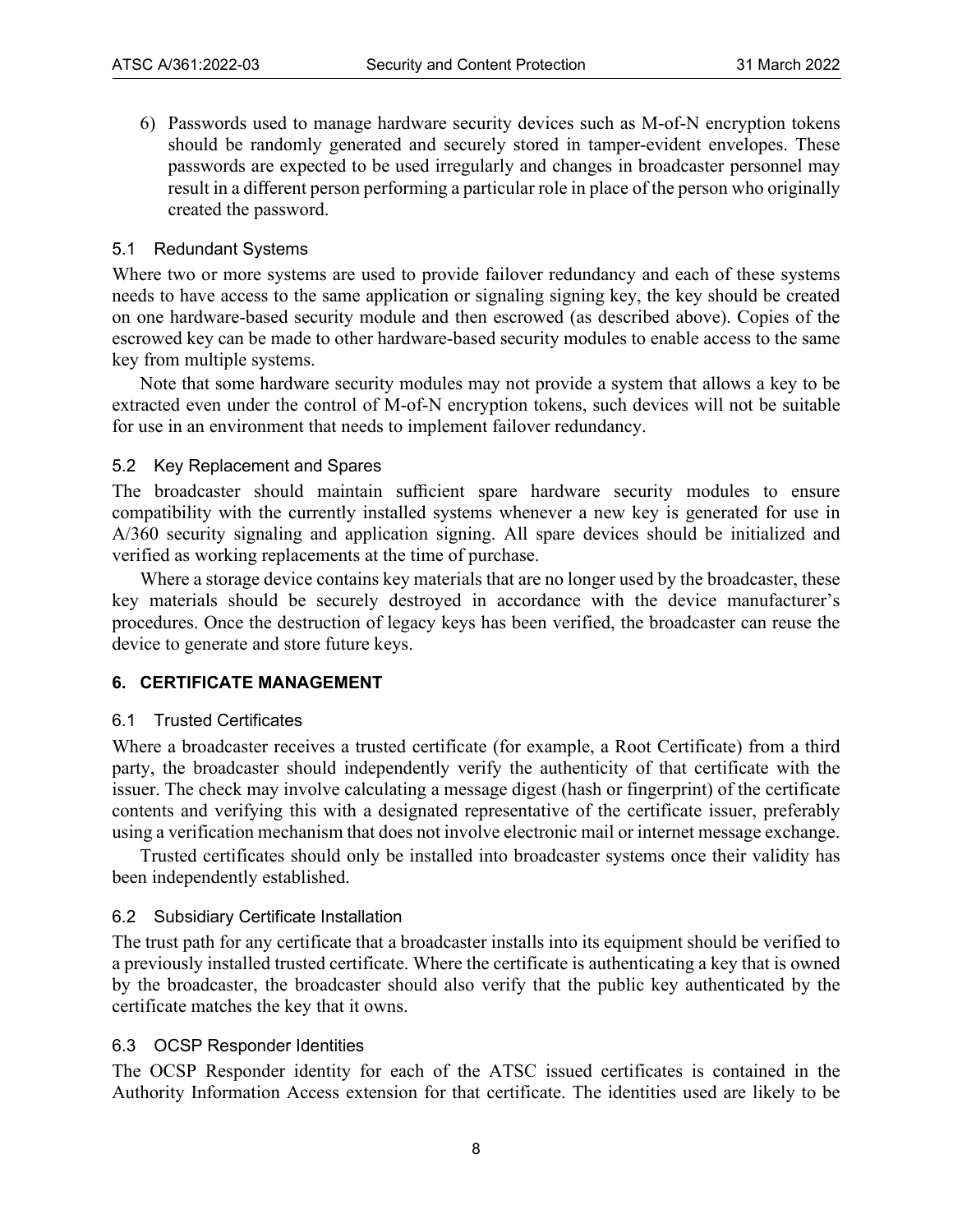common across all certificates issued for broadcaster use and the content of this extension should be verified against a certificate authority's published list before the certificate is installed into a broadcaster system. Where necessary, an unknown OCSP Responder Identity should be verified with the certificate issuer in order to establish trust in the new identity.

# <span id="page-8-0"></span>6.4 Certificate Content

The broadcaster needs to supply naming information to the certificate authority in its certificate request. The form of this naming information will be controlled by the certification policies defined by the certificate authority. The certification procedures established by the certificate authority can require the broadcaster to provide evidence of ownership or rights to use for information that will be authenticated by the certificate; the broadcaster should be prepared to provide the evidence requested by the certificate authority before the certificate can be issued. This can include the provisioning of an electronic certificate request file in PKCS#10 (CSR) format.

Note: The specific certification practices and procedures used by the certification authority are beyond the scope of this document. However, the broadcaster will need to comply with those practices and procedures that determine the certificate authority's requirements for issuing subscriber certificates.

# <span id="page-8-1"></span>6.5 Certificate Revocation

Where the broadcaster becomes aware or believes that one or more of its keys have been compromised, it is important to follow the revocation procedures established by the certification authority. These procedures should be followed at the earliest possible opportunity. The broadcaster should interact with the certificate authority, including where considered necessary an audit of the broadcaster's security procedures, to re-establish a secure operating environment for its systems.

In the case that the revoked certificate authenticates a certificate authority or an OCSP Responder (rather than a broadcaster certificate), the broadcaster should follow the guidance issued by the certificate authority in order to re-establish secure operation of its systems.

# <span id="page-8-2"></span>6.6 Certificate Expiration and Renewal

The broadcaster is responsible for managing requests to issue a replacement certificate before the expiration of any currently active certificates is reached, and should apply for a replacement certificate early enough to ensure a replacement can be delivered before expiration. The certificate authority procedures should indicate the process for renewing a certificate; this may involve the generation of a new key depending on the certificate authority policies and procedures.

# <span id="page-8-3"></span>**7. SECURITY SYSTEM DESIGN RECOMMENDATIONS**

# <span id="page-8-4"></span>7.1 Managing the Certification Data Table

The Certification Data Table structure has been designed to allow the table to be signed off-line and only the OCSP Responses to be added to the table during regular operation. Broadcasters should adhere to this design principle by using a separate process to create and sign those components of the Certification Data Table other than the OCSP Responses. The signed components can then be moved to a service that includes the up-to-date OCSP Responses prior to transmission.